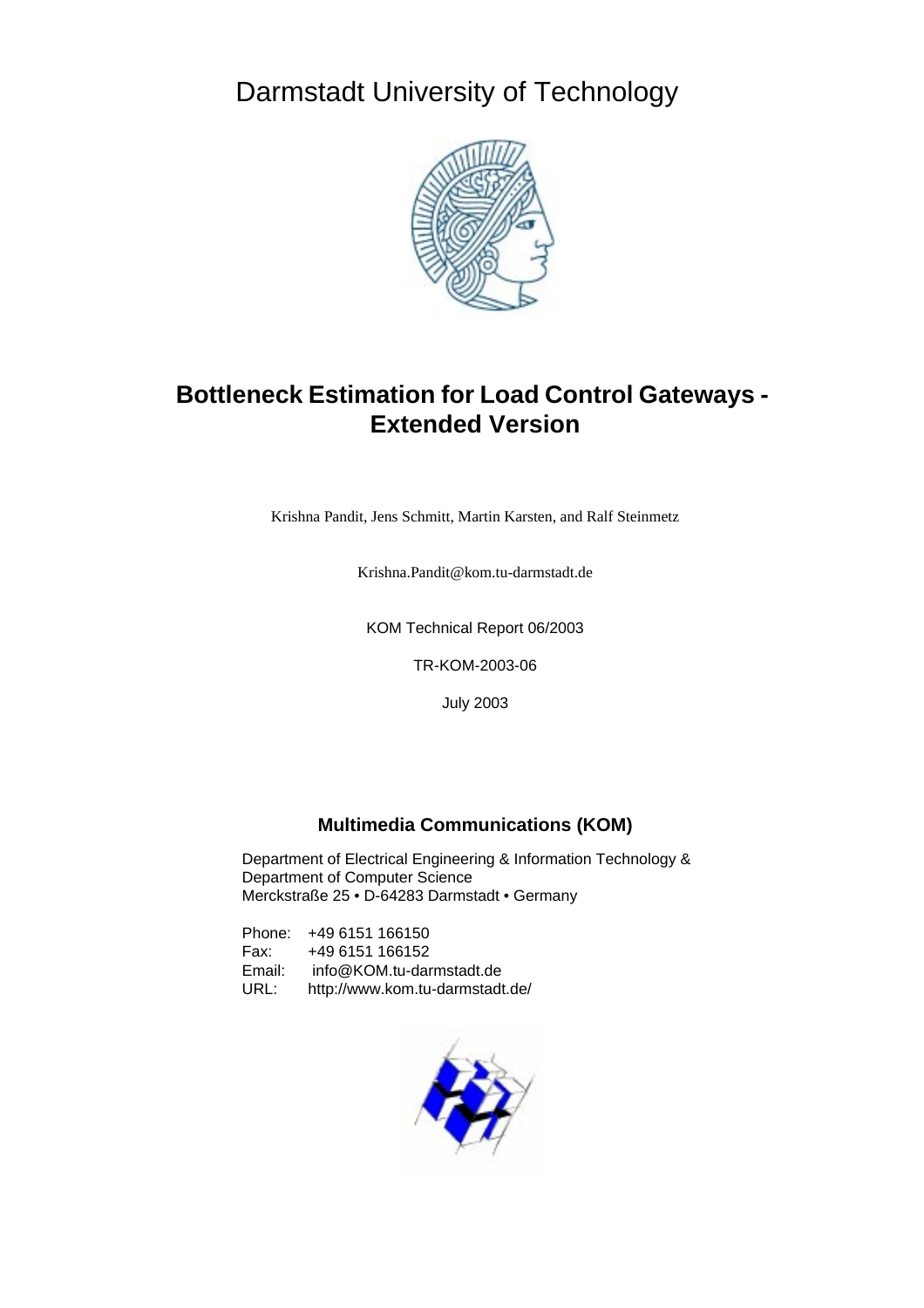# **Bottleneck Estimation for Load Control Gateways - Extended Version1**

Krishna Pandit<sup>\*</sup>, Jens Schmitt<sup>\*</sup>, Martin Karsten<sup>+</sup>, and Ralf Steinmetz<sup>\*</sup>

\* Multimedia Communications Lab Dept. of Electrical Engineering and Information Technology Darmstadt University of Technology 64283 Darmstadt, Germany {Krishna.Pandit, Jens.Schmitt, Ralf.Steinmetz}@kom.tu-darmstadt.de

+School of Computer Science University of Waterloo 200 University Ave W Waterloo, ON, N2L 3G1, Canada kalli@bbcr.uwaterloo.ca

#### **Abstract**

Providing Quality of Service (QoS) to inelastic data transmissions in a cost-efficient, highly scalable, and realistic fashion in IP networks remains a challenging research issue. In [\[14\],](#page-17-0) a new approach for a basic, domain-oriented, *reactive QoS system* based on so-called *Load Control Gateways* has been proposed and experimentally evaluated. These load control gateways base their load/admission control decisions on observations of simple, binary marking algorithms executed at internal nodes, which allows the gateways to infer knowledge about the load on each path to peer load control gateways. The original load control system proposal utilizes rather simple, conservative admission control decision criteria. In this paper, we focus on methods to improve the *admission control* decision by using probability theoretical insights in order to better estimate the load situation of a bottleneck on a given path. This is achieved by making assumptions on the probability distribution of the load state of the nodes and analyzing the effect on the path marking probability. We show that even with benevolent assumptions the exact calculation is mathematically intractable for a larger number of internal nodes and develop a heuristic in the form of a Monte Carlo based algorithm. To illustrate the overall benefit of our approach we give a number of numerical examples which provide a quantitative feeling on how the admission control decision can be improved. Overall, we believe the result of this paper to be an important enhancement of the admission control part of the original load control system which allows to make better usage of resources while at the same time controlling statistically the guarantees provided to inelastic transmissions.

**Keywords:** admission control, reactive resource allocation, ECN.

<sup>&</sup>lt;sup>1</sup> This work is partly funded by the German Research Network Society in the context of the LETSQoS project.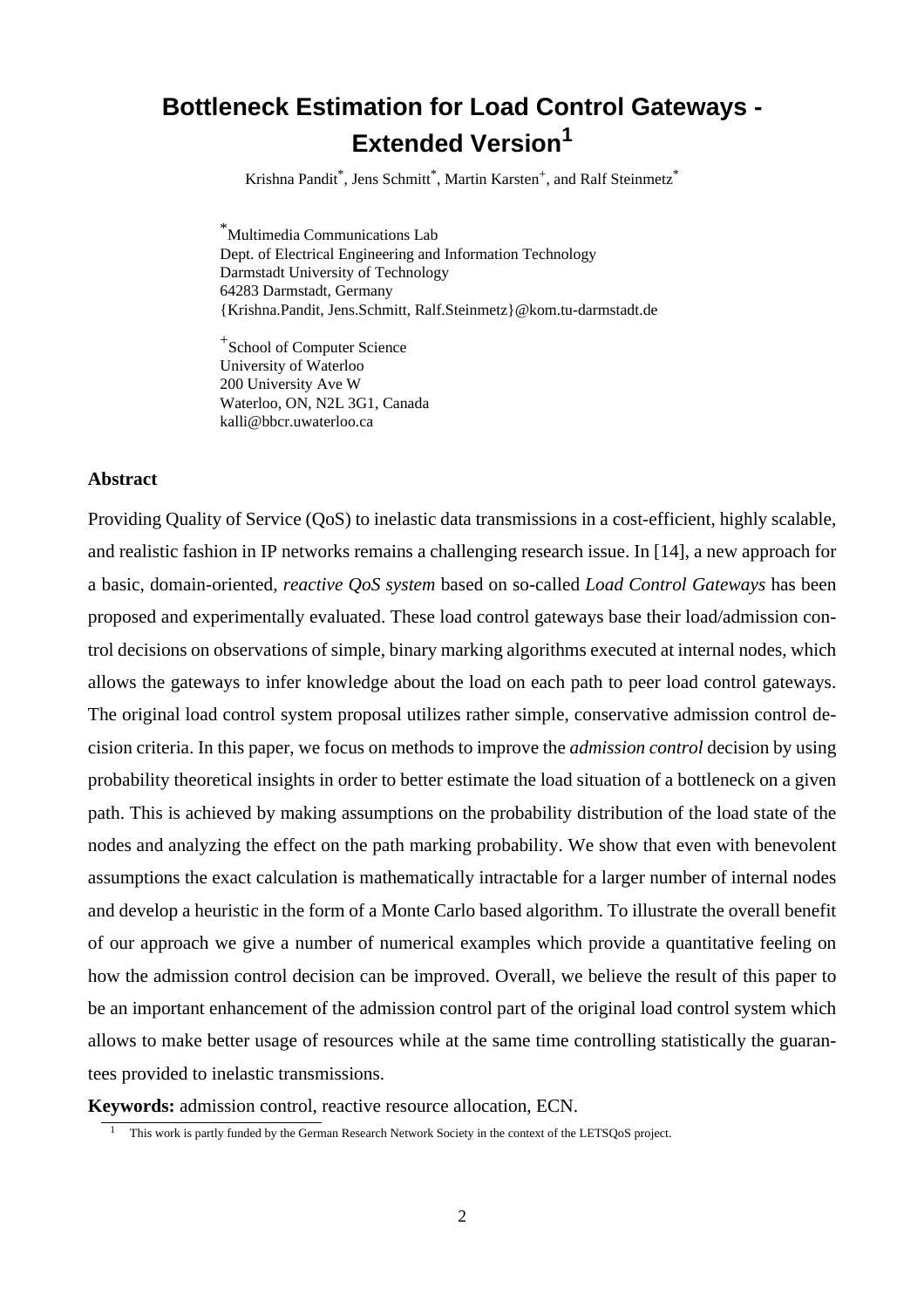## **1 Introduction**

#### **1.1 Motivation**

The quest to enhance the Internet to offer more sophisticated services than best effort for more demanding applications, mainly in the area of multimedia, continues. Quality of Service (QoS) in the Internet has become a chase to find the right mixture of complexity and functionality. Functionality here means some kind of predictability on the behaviour of the data traffic. Extreme examples in this area of conflict are best effort service, which has hardly any complexity and functionality, and Guaranteed Service [\[22\],](#page-17-0) which achieves per flow predictability at the cost of a high state complexity. Two of the key components of a QoS system are the admission control and the packet forwarding mechanism. The latter is responsible for enabling service differentiation while the admission control is inevitable if absolute guarantees are to be made.

One road to admission control is the knowledge of the load of each node in the domain. But when the number of nodes rises obtaining this exactly becomes a rather complex procedure. However, to obtain knowledge on the load of a path is possible with significantly less complexity. How this information can be obtained within a domain is shown in [\[14\],](#page-17-0) where a new approach for a basic, domain-oriented, *reactive QoS system* based on so-called *Load Control Gateways* has been proposed and experimentally evaluated. In order to avoid scalability problems, the internal nodes (core routers) have to be kept simple. Therefore, the intelligence, i.e., the admission control decision, is pushed to the edge gateway. These load control gateways base their load/admission control decisions on observations of simple, binary marking algorithms executed at internal nodes, which allows the gateways to infer knowledge about the load on each path to peer load control gateways. The original load control system proposal utilizes rather simple, conservative admission control decision criteria. That is the assumption of the worst-case, i.e., that all marking actions stem from one node. As we will show later, this is reasonable when the number of nodes is small, but becomes way to conservative when the number of nodes increases. We propose a method to improve the *admission control* decision by using probability theoretical insights in order to better estimate the load situation of a bottleneck on a given path.

### **1.2 System Model**

In Figure [1](#page-3-0), a model network is depicted. The edge gateways, internal nodes and traffic flows are denoted by  $E_i$ ,  $I_i$  and  $T_i$ , respectively. A traffic flow enters the network at an ingress gateway, traverses several internal nodes, and leaves through an egress gateway. Every gateway can act as an ingress or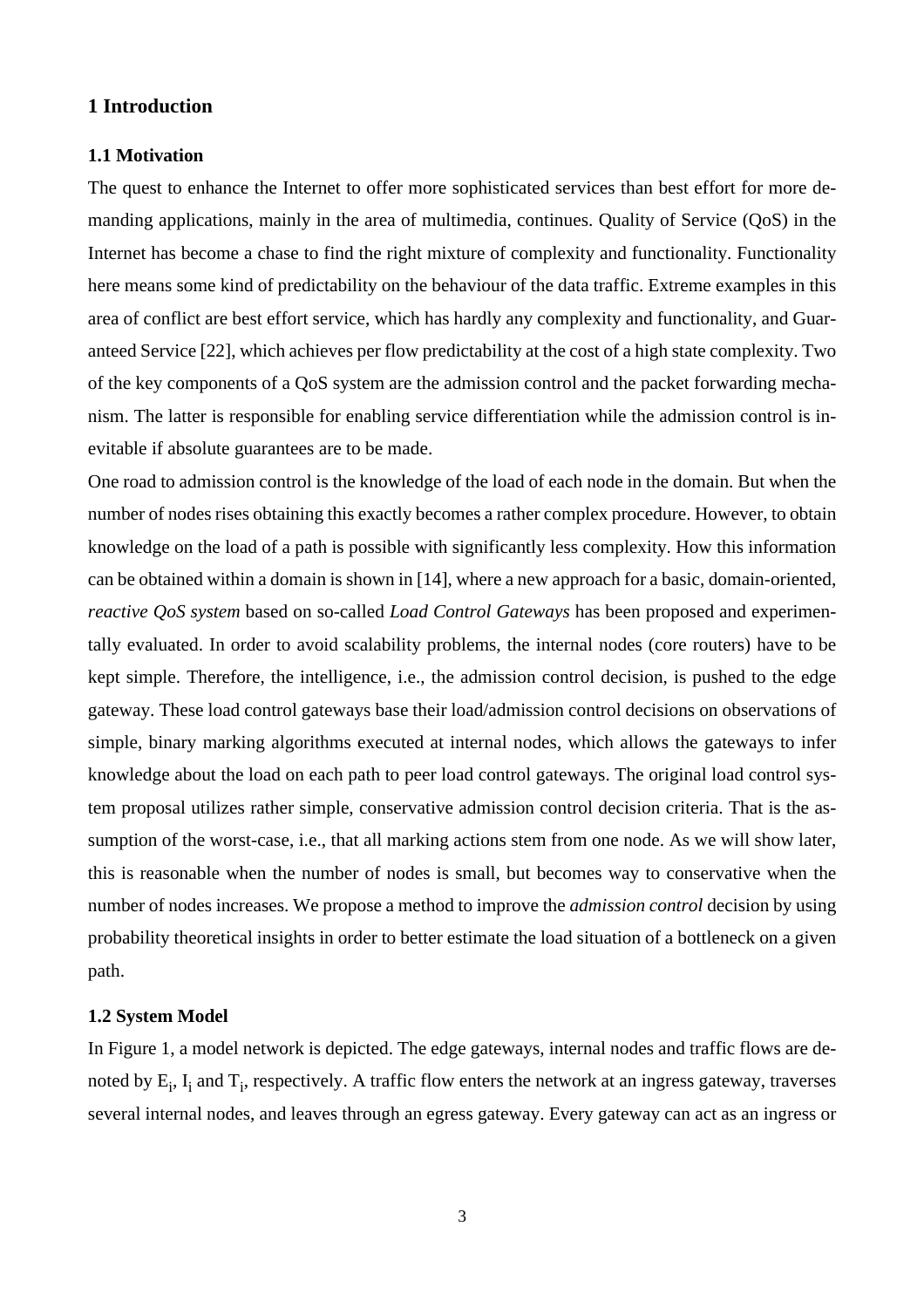<span id="page-3-0"></span>

#### **Figure 1: Topological system view**

egress gateway; this solely depends upon the direction of the traffic. The internal nodes use simple FIFO queueing and are ECN capable [\[20\].](#page-17-0) In contrast to using a queue-based marking scheme as, e.g., RED, they mark packets according to their load (Load Based Marking [\[21\]](#page-17-0)]. Let  $s_i \in [0, 1]$  be the load of node *i*. The mapping of load to ECN marks is determined by the marking function  $u = f(s)$ . An example is a linear marking function without offset, i.e., a node with load *s* marks a packet with probability  $u = s$ . This is depicted in Figure 1.



**Figure 2: Marking function**

In other words, if a node is loaded with, e.g., 0.7, it marks 70 % of all its packets. Even though the marking function can be different in each node, we assume all marking functions to be linear. For most of the paper, we assume every node to have a linear marking function without offset. As our target is to ensure QoS within one domain, we can assume full control over every router and therefore can choose the marking function.

#### **1.3 Related Work**

To our knowledge there exists no work on this particular problem, i.e., estimating the bottleneck load from the knowledge of the path load. However, there obviously exists a vast amount of work on providing performance assurances to network traffic. Here we only give a brief overview on work that is fundamental for our research. A more thorough discussion and its relevance to Load Control Gateways is given in [\[14\].](#page-17-0) The related work can be classified into the following categories: Flow control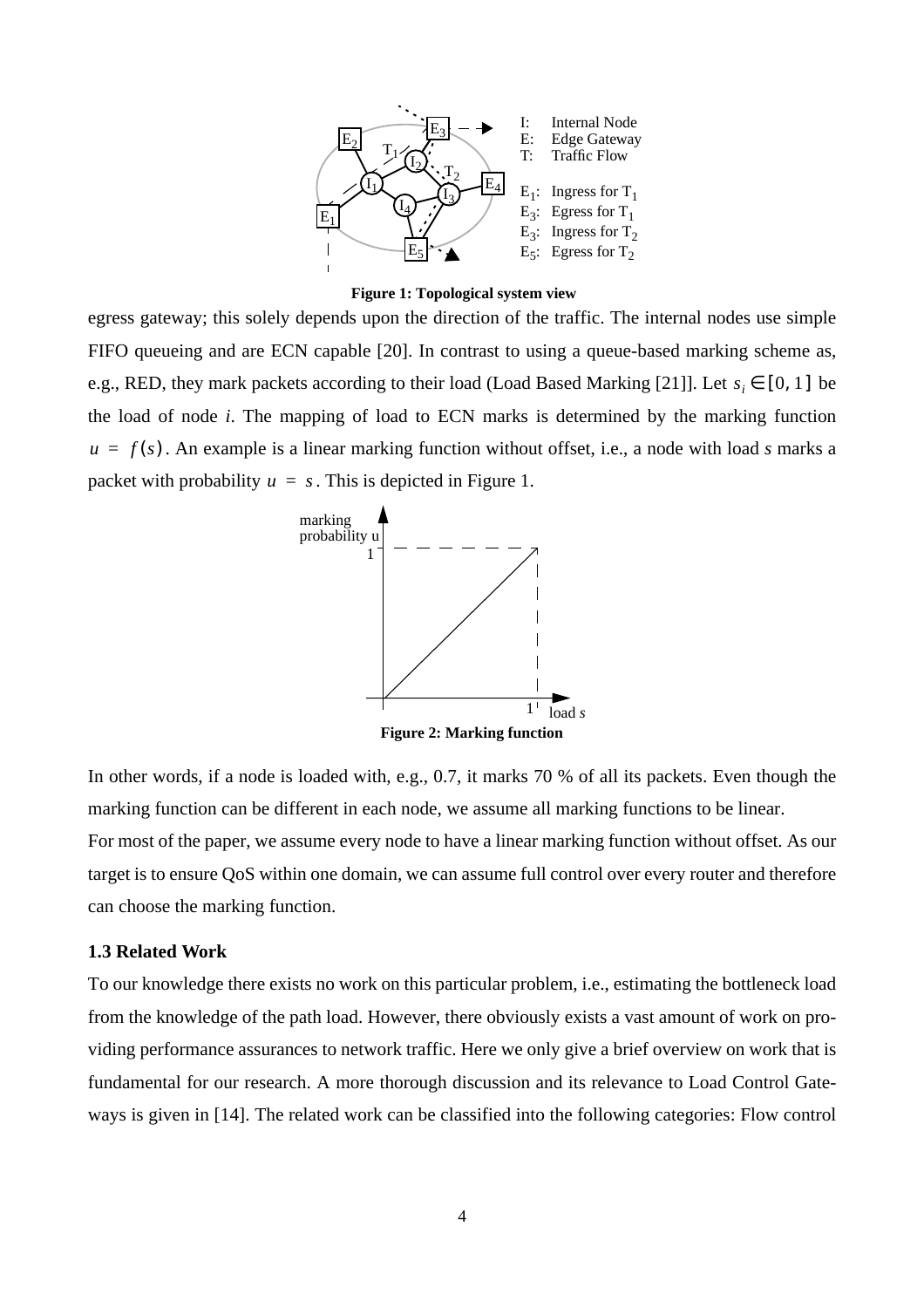and active queue management (AQM), measurement-based admission control, distributed flow admission control and edge-base admission control.

**Flow control and active queue management (AQM):** The current control paradigm of the Internet is composed of flow control elements at end systems and active queue management schemes at routers. The goal of this distributed resource allocation system is to share available resources efficiently and fairly. The current flow control concept is dominated by TCP's congestion control algorithms and its different flavours [\[1\].](#page-16-0) AQM is the notion of how to make decisions on discarding or marking which packets under which conditions. The most prominent example of an AQM scheme is Random Early Discard (RED) [\[7\],](#page-16-0) which uses an exponential weighted moving average of the queue size and a piecewise-linear probability function over this average queue size to determine the discarding or marking probability for a packet. Most AQM schemes base their decisions on a queue threshold which needs to be exceeded for packets to be discarded or marked (often randomly). The only AQM scheme known to us which provides direct load-based feedback is Load-Based Marking (LBM) [\[21\]](#page-17-0) by calculating marking probabilities from the measured link load. A drawback of LBM, however, is that it is theoretically restricted to a single resource. All schemes use feedback and reaction as the main mechanism to fairly distribute resources in transient times of overload. Note that all of these schemes assume elastic traffic (with concave utility curves) such that no a-priori flow admission control is required. The other way round, there also is no way of carrying out reliable admission control as it would be desirable for inelastic traffic. In contrast, our work while similar to the above research focuses on admission control for inelastic traffic, which is an inherently different problem. Nevertheless, the admission control system described here is based on the same or very similar AQM mechanisms, which is considered an advantage over QoS systems requiring a completely different set of mechanisms.

**Measurement-based admission control:** In general, admission control schemes can be distinguished by how the admission decision is made:

- based on worst-case assumptions and resulting in deterministic guarantees,
- based on statistically relaxed assumptions and resulting in statistically controlled guarantees, or
- based on statistical measurements of flow behaviour and resulting in empirical guarantees.

The last approach is the one most related to our work and is commonly called measurement-based admission control. There has been a large amount of research on measurement-based admission control schemes. Different measurement-based admission control algorithms are [\(\[5\]](#page-16-0), [\[8\]](#page-16-0), [\[10\]](#page-16-0), [\[12\]\)](#page-17-0). In [\[3\]](#page-16-0)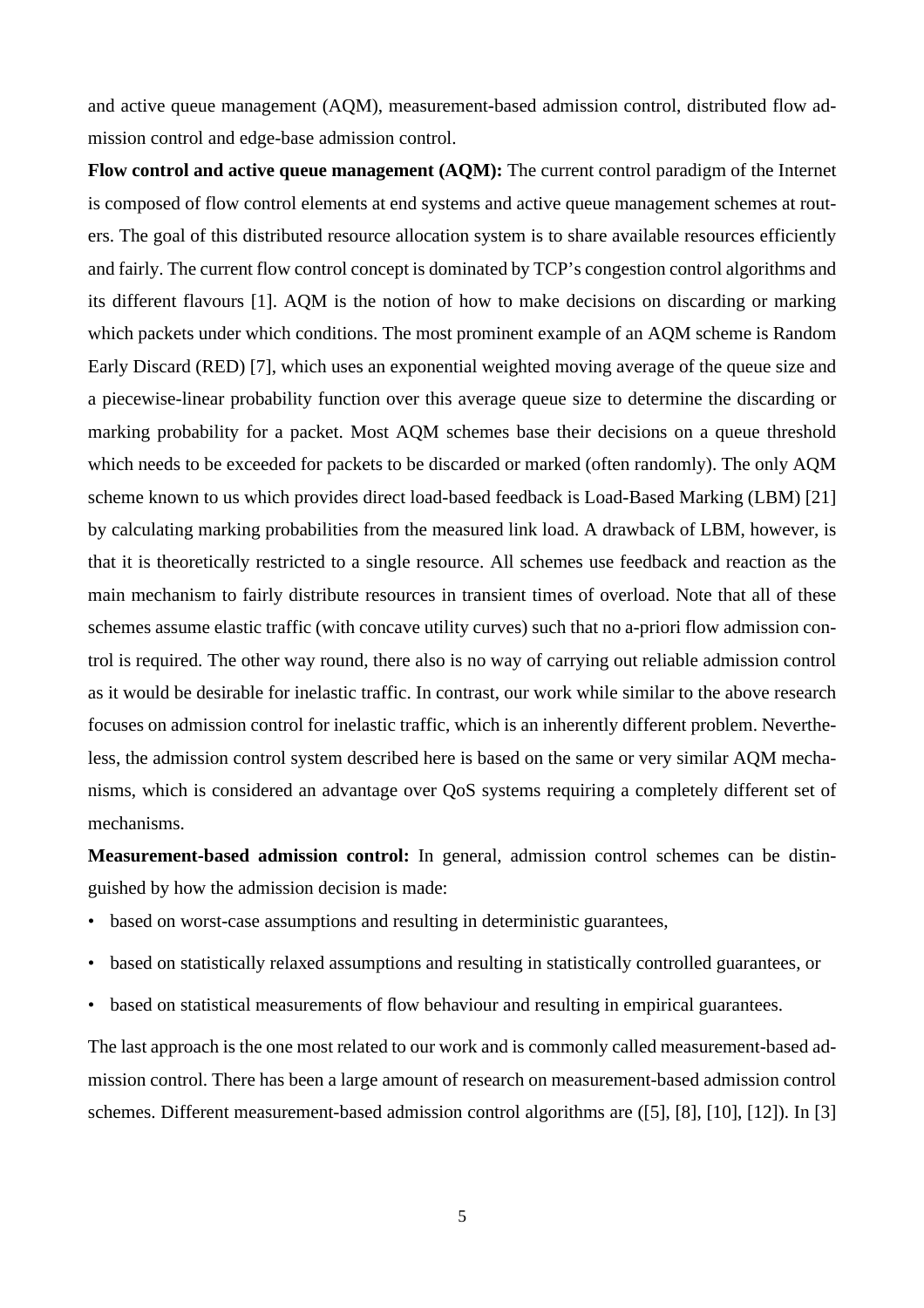an extensive comparison of measurement-based admission control schemes results in the conclusion that all schemes perform fairly similar with respect to the utilization they yield.

While our work is similar to measurement-based admission control by taking into account past system behaviour, the admission decision here is based on indirect observations rather than direct measurements. Furthermore, in contrast to traditional approaches for measurement-based admission control, it is not a local decision for a single link but an admission decision for a whole path through a subnet including multiplexing with other paths and corresponding cross traffic effects – a much harder problem.

**Distributed flow admission control:** A further criterion to distinguish different admission control schemes is given by the location where the admission control decision is made: at each forwarding node, at edge nodes between domains, at a centralized server, or at the endpoints of communication. Traditionally, admission control is performed at each node and only if all nodes accept a request, it is granted by the network. More recent admission control schemes do not require to involve all nodes on a path. Distributed flow admission control algorithms are given in [\(\[2\], \[4\], \[6\]](#page-16-0)[, \[11\],\[13\], \[15\],](#page-17-0) [\[18\],](#page-17-0) [\[16\],](#page-17-0) [[17\], \[19\]\).](#page-17-0)

**Edge-based admission control:** Our architectural choice is for edge-based admission control, i.e., we assume independent domains providing QoS for elastic and in particular inelastic traffic flows by using admission control gateways located at the edges of these domains. We are not the first to follow this architectural paradigm, yet the different proposals (including ours) differ very much in their details and in the way they are analysed, whether being based on theoretical, experimental or just conceptual considerations. Examples are [[9\] an](#page-16-0)d [2[3\].](#page-17-0)

### **1.4 Outline**

This paper is organized as follows. In section 2 we introduce our method. Then, in section [3](#page-6-0), we analytically discuss a network with two nodes. In sectio[n 4](#page-10-0) we show that the *N* node case is mathematically not tractable. We then develop a Monte Carlo Algorithm to analyze more nodes and present numerical examples in section [5.](#page-13-0) Finally, we conclude and point out future work.

### **2 On the Relationship between Bottleneck Node Load and Path Marking Probability**

The egress gateway knows the number of hops from each connected ingress gateway. Further, it can easily determine the number of packets arriving marked, from which the path marking probability, which is denoted by *l*, can be estimated. All this information is sent to the ingress gateway in so-called load report, where the admission control takes place. For details on how a suitable protocol could be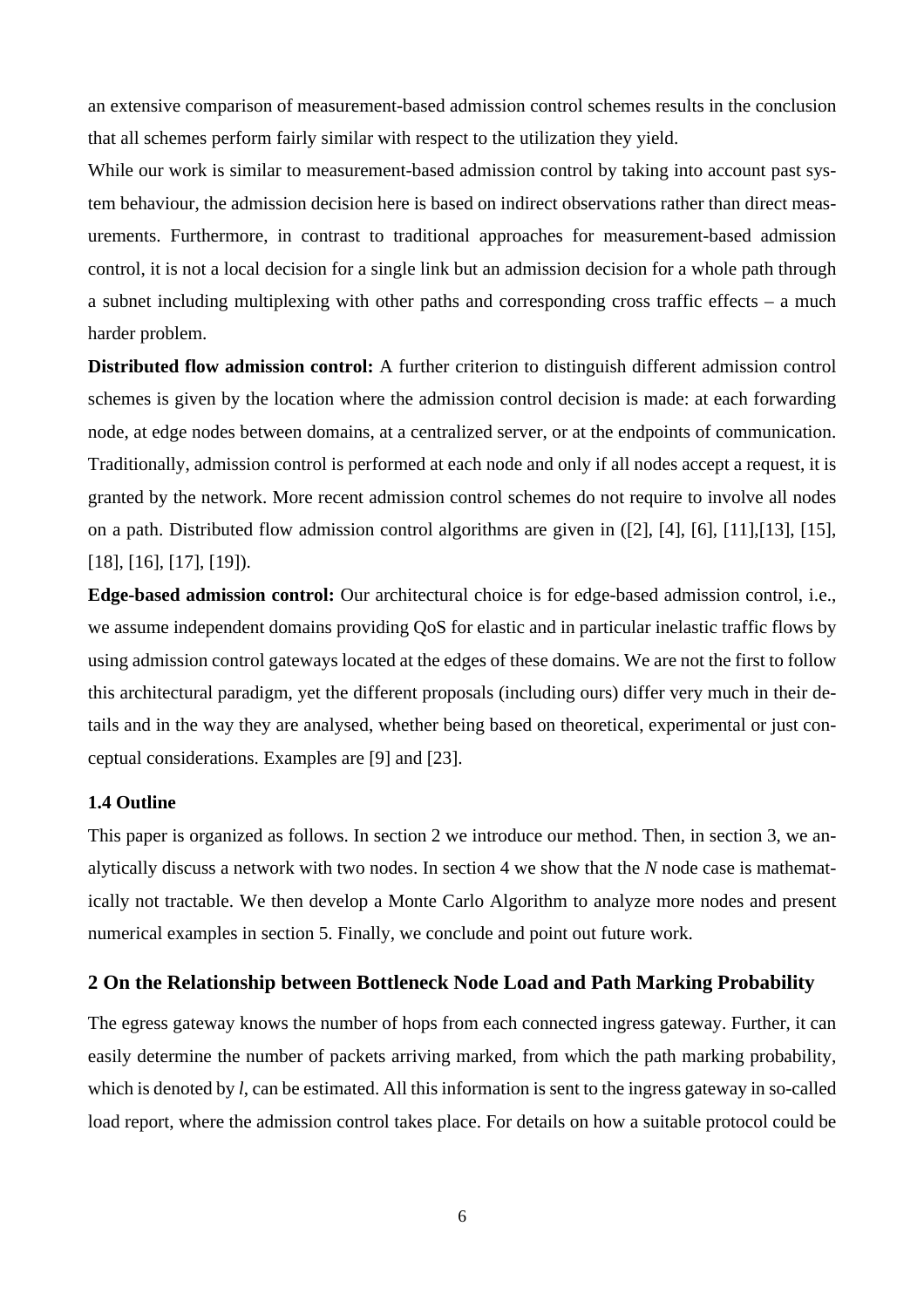<span id="page-6-0"></span>designed to transfer this information from egress to ingress see [\[14\].](#page-17-0) There it is also shown that the implementation allows for independent markings, which is crucial for the following equation. The relationship between the path marking probability *l* and the single node marking probability  $u_i$  on a path consisting of *N* nodes is given by

$$
l = 1 - \prod_{j=1}^{N} (1 - u_j)
$$
 (1)

The objective of our work presented in this paper is to make a statistical statement on *si* , when *l* is given. More precisely, we want to calculate the probability

$$
P\{(\exists i, s_i > s_t) | (l_1 < l < l_2)\}\tag{2}
$$

where  $l_1$ ,  $l_2$  are the lower and upper bound of the interval, respectively, for the measured *l*. I.e., we look for the probability, that one node has exceeded a certain load threshold under the condition that *l* was measured within a given interval. The reason for using an interval is that the measurement of *l* is subject to a statistical uncertainty. The exact size of the interval is controlled by the confidence into the measurement but shall not further be discussed here. Since the  $s_i$  can be obtained from  $u_i$  by inverting the marking function, it is sufficient to calculate,

$$
P(X) = P\{ (\exists i, u_i > u_t) | (l_1 < l < l_2) \}.
$$
 (3)

When the linear marking function without offset is used, Eqs. (2) and (3) are equivalent.

## **3 The Two Node Case**

Consider the excerpt of a network shown in Figure 3.  $E_1$ ,  $E_2$  denote the load control/edge gateways and  $I_1$ ,  $I_2$  internal nodes. Let a flow exist between  $E_1$  and  $E_2$  via  $I_1$  and  $I_2$ . Additionally,  $I_1$  and  $I_2$  are loaded by arbitrary cross-traffic, which is indicated by the dashed line.



**Figure 3: Two node excerpt**

With  $N = 2$  Eq. (1) yields  $l = 1 - (1 - u_1)(1 - u_2) = u_1 + u_2 - u_1u_2$ 

(4)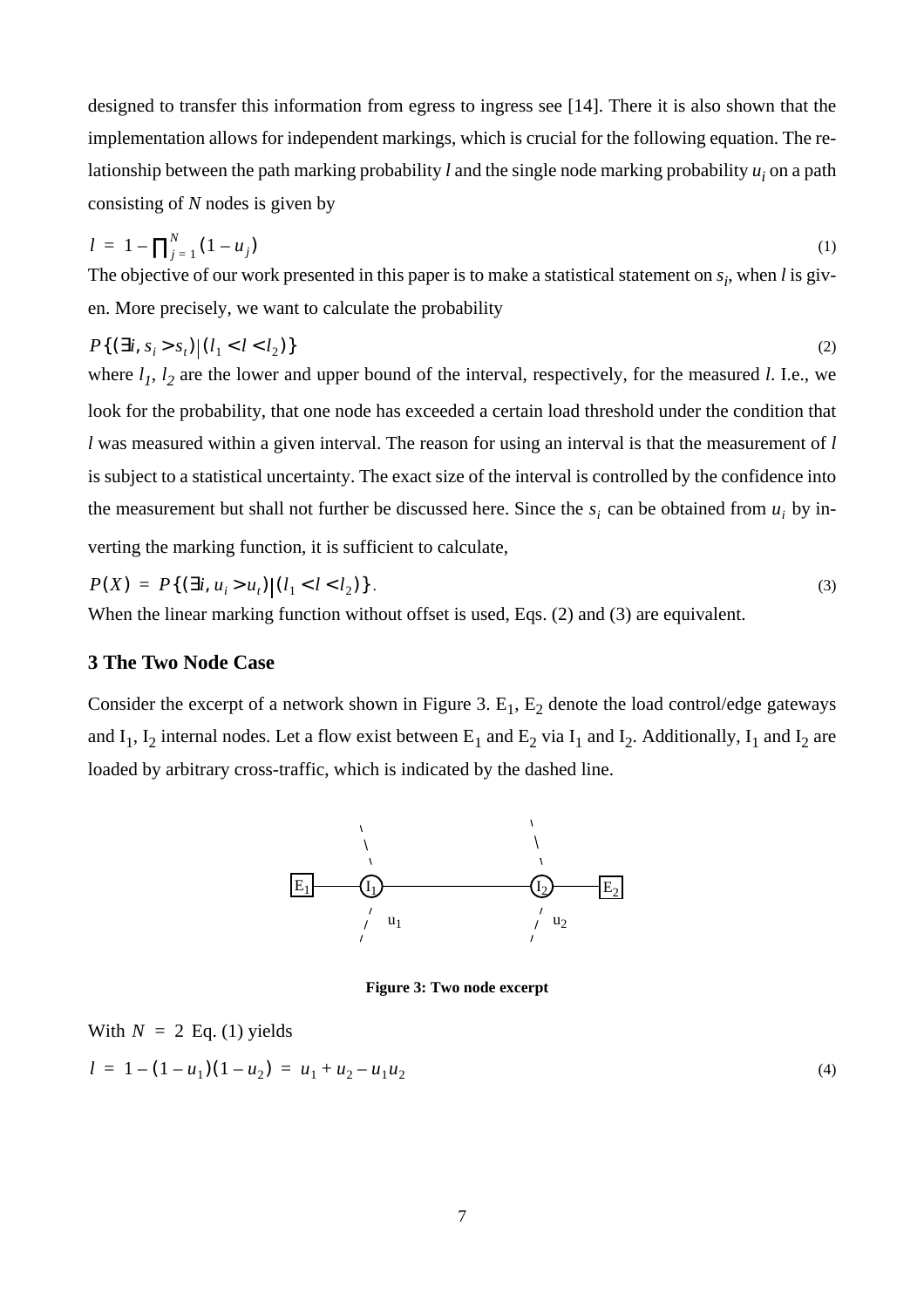<span id="page-7-0"></span>Rearranged and  $u_1$ ,  $u_2$  replaced by *y*, *x* for simpler notation and clearer appearance, Eq. [\(4\)](#page-6-0) becomes

$$
y(l, x) = 1 - \frac{1 - l}{1 - x} = \frac{l - x}{1 - x}
$$
\n(5)

which is plotted in Figure 4 a).



**Figure 4: The two node case**

The lower and upper curve denotes  $y(l_1, x)$  and  $y(l_2, x)$ , respectively.  $A_2$  denotes the area enclosed by the two curves. The numerical subscript 2 indicates that we are dealing with two nodes.  $A_{2,u}$  is the area enclosed by the two curves above the desired threshold  $u_t$ .  $A_{2,d}$  is the area between the two curves with the constraint that  $x > u_t$  and  $y > u_t$ . Complementary,  $A_{2,n}$  is the area between the two curves with the constraint that  $x < u_t$  and  $y < u_t$ . The point of intersection is denoted by  $Q = (u_t, u_t)$ . We assume the load states of the single nodes to be uniformly distributed.This might be considered a controversial assumption, however we believe it can be enforced by choosing an appropriate topology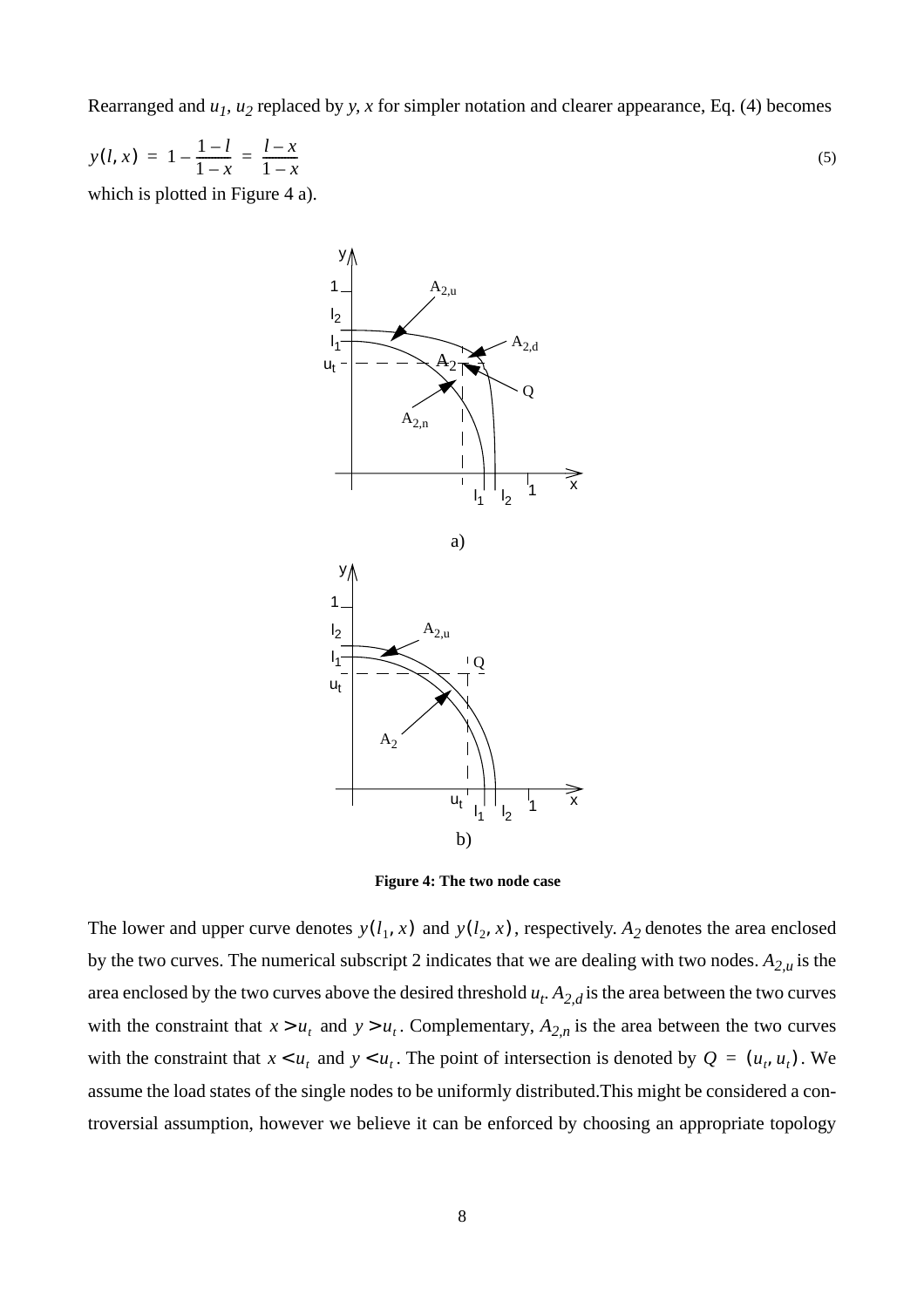<span id="page-8-0"></span>and routing mechanism. It is the best assumption if there is no further knowledge of the topology, given that the network is designed such that no a priori bottlenecks or hot spots are intentionally created The probability that one node is loaded beyond  $u_t$  under the condition that *l* is in the specified interval is then given by

$$
P\{(u_1 > u_t) | (l_1 < l < l_2)\} = \frac{A_{2,u}}{A_2}.
$$
\n<sup>(6)</sup>

The probability  $P(X)$  from Eq. [\(3\)](#page-6-0) can therefore be given directly by

$$
P(X)_2 = P\{(\exists i, u_i > u_i) | (l_i < l < l_u)\} = \frac{2A_{2,u} - A_{2,d}}{A_2},\tag{7}
$$

or, by the complement,

$$
P(X)_2 = 1 - \frac{A_{2,n}}{A_2} \tag{8}
$$

Which one is better suitable for computation depends on where *Q* lies with respect to the curves  $y(l_1, x)$  and  $y(l_2, x)$ . Before we traverse the different cases we give the equations for each area mentioned in Eqs.  $(7)$  and  $(8)$ .

The denominator always is

$$
A_2(l_1, l_2) = \int_0^{l_2} \frac{l_2 - x}{1 - x} dx - \int_0^{l_1} \frac{l_1 - x}{1 - x} dx.
$$
\n(9)

which can be given in a closed form as

$$
A_2(l_1, l_2) = (1 - l_2) \ln(1 - l_2) - (1 - l_1) \ln(1 - l_1) + (l_2 - l_1)
$$
\n(10)

For  $u_t < l_1$  (any other assumption would only be of theoretical nature)

$$
A_{2,u}(l_1, l_2, u_t) = \int_{x_1 y_1}^{x_2 y_2} dx dy
$$
, where (11)

where

$$
x_1 = 0
$$
;  $x_2 = \frac{l_2 - u_t}{1 - u_t}$ ;  $y_1 = \max(u_t, \frac{l_1 - x}{1 - x})$ ;  $y_2 = \frac{l_2 - x}{1 - x}$ 

This can also be given in closed form, which is

$$
A_{2,u}(l_1, l_2, u_t) = (1 - l_2) \ln \left( \frac{1 - l_2}{1 - u_t} \right) - (1 - l_1) \ln \left( \frac{1 - l_1}{1 - u_t} \right) + (l_2 - l_1)
$$
\n(12)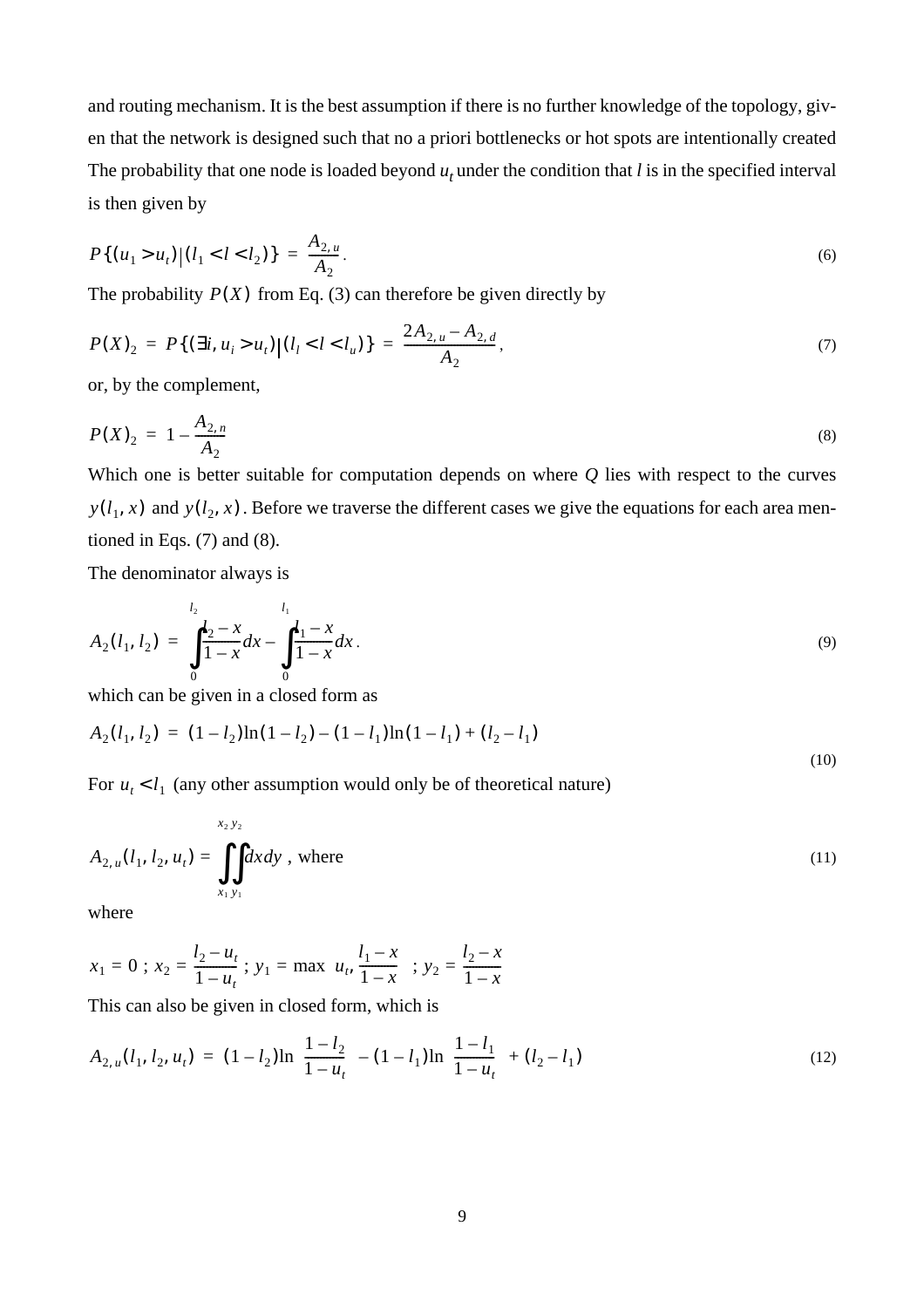<span id="page-9-0"></span>We define  
\n
$$
\int_a^b f(x)dx = 0
$$

for  $a > b$ 

 $A_{2,d}$  and  $A_{2,n}$  are given by, respectively,

$$
A_{2, d}(l_1, l_2, u_t) = \int_{x_1 y_1}^{x_2 y_2} dx dy
$$
\nwhere

where

$$
x_1 = u_t
$$
;  $x_2 = \frac{l_2 - u_t}{1 - u_t}$ ;  $y_1 = \max(u_t, \frac{l_1 - x}{1 - x})$ ;  $y_2 = \frac{l_2 - x}{1 - x}$ 

and

$$
A_{2,n}(l_1, l_2, u_t) = \int_{x_1 y_1}^{x_2 y_2} dx dy
$$
\nwhere

where

$$
x_1 = \frac{l_1 - u_t}{1 - u_t} \; ; \; x_2 = u_t \; ; \; y_1 = \frac{l_1 - x}{1 - x} \; ; \; y_2 = \min\left(u_t, \frac{l_2 - x}{1 - x}\right)
$$

Due to the min and max operator,  $A_{2,u}$  and  $A_{2,d}$  generally can not be given in closed form and their calculation becomes intractable. For the two node case it certainly is possible, but since our goal is to analyze networks for much larger path lengths, say on the order of 10 internal nodes, the complexity is not acceptable. However, as indicated above, carefully selecting between Eqs. [\(7\)](#page-8-0) and [\(8\) f](#page-8-0)or different cases makes the computation tractable (for the two-node case). First we consider the trivial case where Q lies below  $y(l_1, x)$ , i.e.,

$$
u_t < 1 - \frac{1 - l_1}{1 - u_t}.
$$

Then  $A_{2,n} = 0$  and Eq. [\(8\) y](#page-8-0)ields

$$
P^{I}(X)_{2} = 1. \t\t(15)
$$

The superscript denotes the case number. Next we consider the case where  $Q$  lies between  $y(l_1, x)$ 

and  $y(l_2, x)$ , i.e.,  $1 - \frac{1 - l_1}{1}$  $1 - u_t$  $-\frac{1}{1-u} < u_t < 1$  $1 - l_2$  $1 - u_t$  $</u>$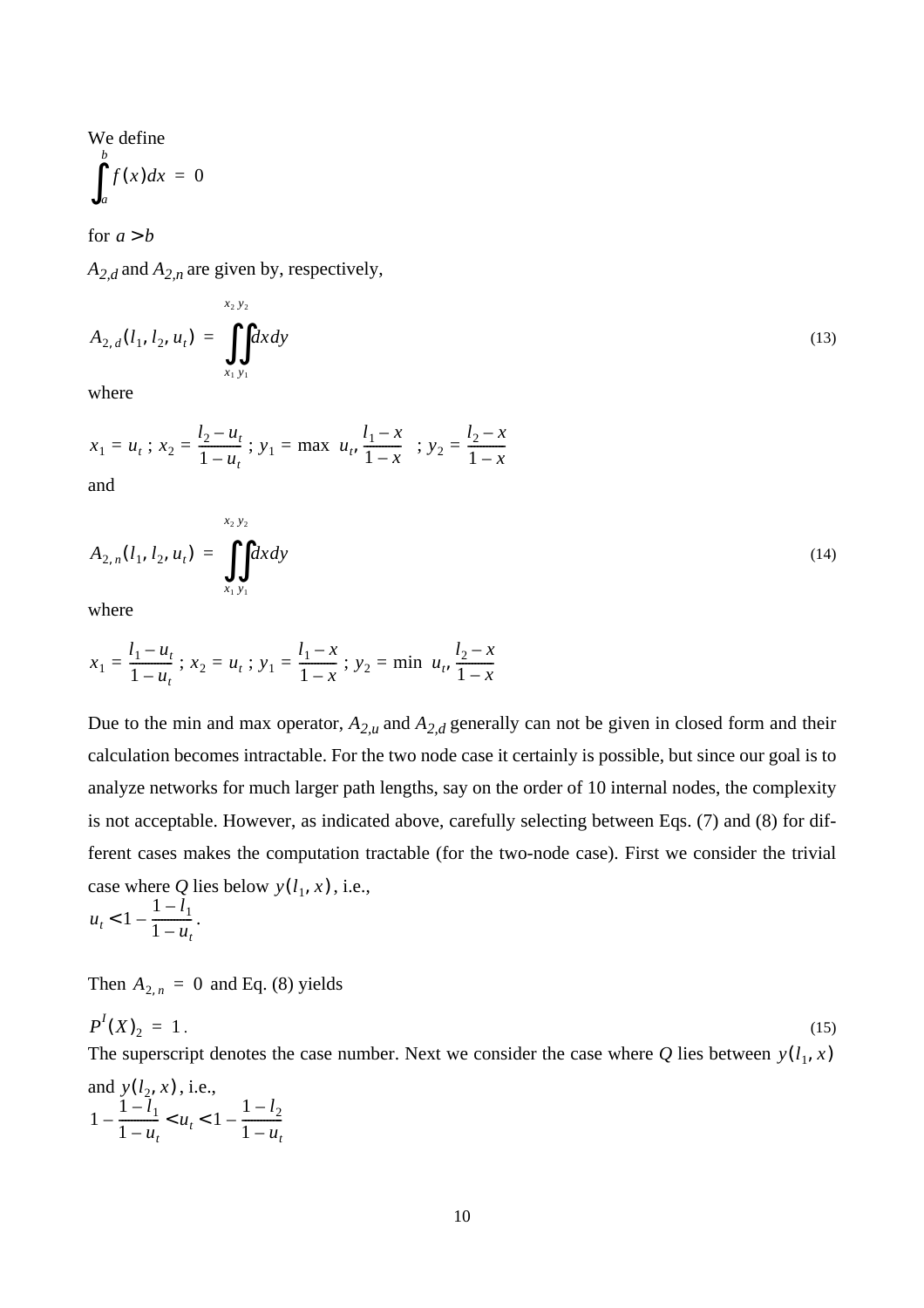<span id="page-10-0"></span>This is the case depicted in Figure 4 [a\)](#page-7-0).

Here also Eq. ([8\) is](#page-8-0) best suited as the min-operator drops out and Eqs. (14) [yield](#page-9-0)s

$$
A_{2,n}(l_1, l_2, u_t) = (1 - u_t)^2 - (1 - l_1) \left[ 1 + \ln \left( \frac{(1 - u_t)^2}{1 - l_1} \right) \right].
$$
\n(16)

Therefore,

$$
P^{II}(X)_2 = 1 - \frac{(1 - u_t)^2 - (1 - l_1)\left[1 + \ln\left(\frac{(1 - u_t)^2}{1 - l_1}\right)\right]}{(1 - l_2)\ln(1 - l_2) - (1 - l_1)\ln(1 - l_1) + (l_2 - l_1)}
$$
\n(17)

The last case is where Q lies above  $y(l_2, x)$ , i.e.,

 $u_t > 1$  $1 - l_2$  $1 - u_t$  $> 1 - \frac{1}{1}$ 

This case is depicted in Figure 4 [b](#page-7-0)).

Here Eq. [\(7\) i](#page-8-0)s viable, as  $A_{2,d} = 0$ .

$$
P^{III}(X)_2 = 2\left(\frac{(1 - l_2)\ln\left(\frac{1 - l_2}{1 - u_t}\right) - (1 - l_1)\ln\left(\frac{1 - l_1}{1 - u_t}\right) + (l_2 - l_1)}{(1 - l_2)\ln(1 - l_2) - (1 - l_1)\ln(1 - l_1) + (l_2 - l_1)}\right)
$$

If the load state of the single nodes is not uniformly distributed, but given by a general density function  $f_x(x)$  then instead of areas, volumes under the density function have to be calculated, i.e., all integrals in the form

(18)

$$
A = \int_{x_1 y_1}^{x_2 y_2} dx dy
$$

become

$$
A = \int_{x_1 y_1}^{x_2 y_2} f_{x, y}(x, y) dx dy
$$

### **4 The** *N* **Node Case**

As the analysis of the two node case already indicates, the *N* node case becomes quickly intractable, even if uniform distribution of the load states is assumed. In this section we discuss the limitations of the analytical computation and then point out a heuristic. We first consider the three node case. Analogous to the two node case, the marking probability is given by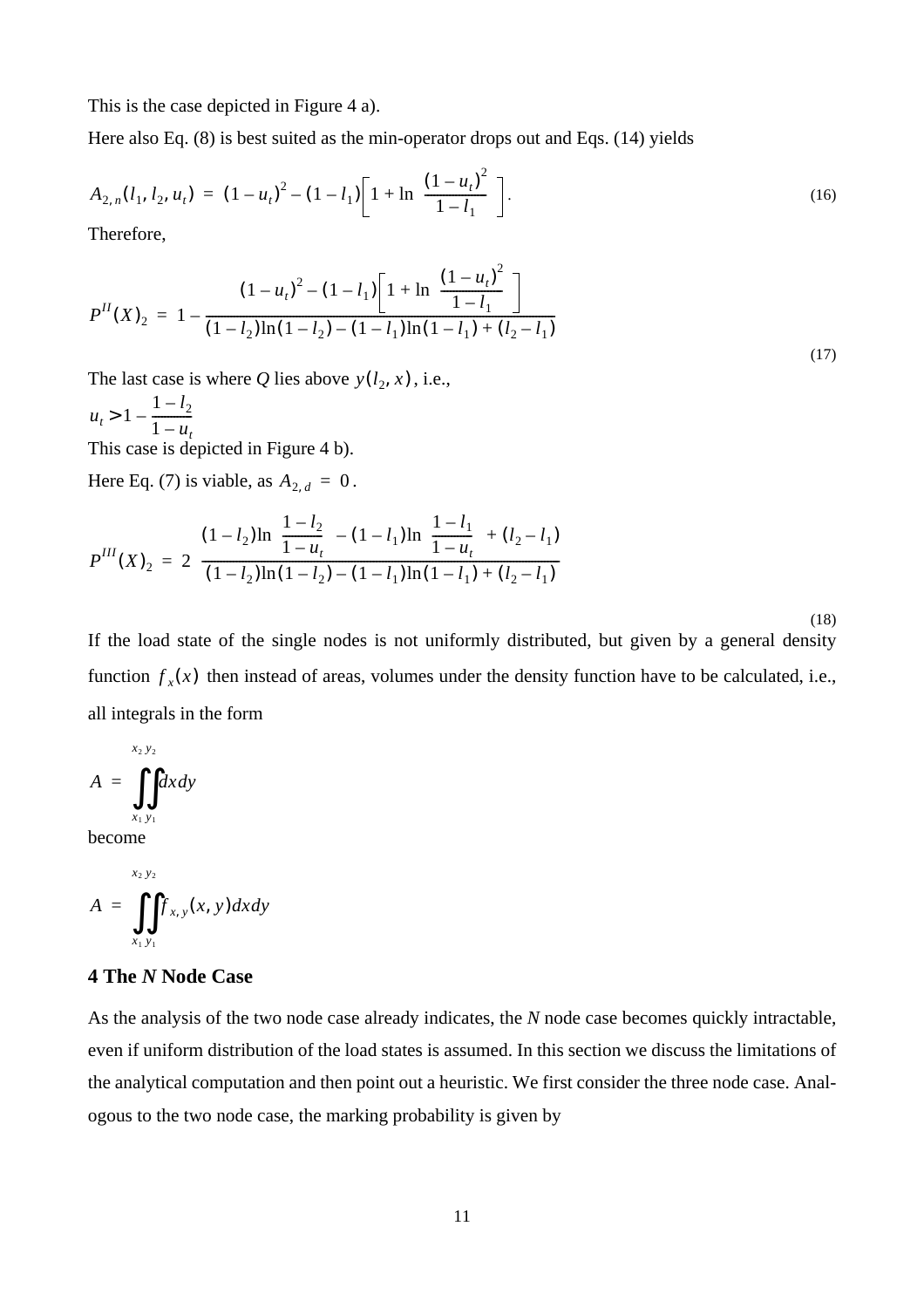<span id="page-11-0"></span>

**Figure 5: The 3 node case**

$$
l = 1 - (1 - u1)(1 - u2)(1 - u3)
$$
  
which by rearranging yields

$$
u_3(l, u_1, u_2) = 1 - \frac{1 - l}{(1 - u_1)(1 - u_2)}
$$

A plot of Eq. (19) with  $l = 0.8$  is shown in Figure 5.

 $A_3$  is then, analogous to Eq. ([9\)](#page-8-0)

$$
A_3(l_1, l_2) = \iiint\limits_{x_1, y_1, z_1}^{x_2, y_2, z_2} du_1 du_2 du_3 - \iiint\limits_{x_3, y_3, z_3}^{x_4, y_4, z_4} du_1 du_2 du_3,
$$
\n(20)

where

$$
x_1 = y_1 = z_1 = 0
$$
;  
 $x_2 = l_2$ ;  $y_2 = 1 - \frac{1 - l_2}{1 - u_1}$ ;  $z_2 = 1 - \frac{1 - l_2}{(1 - u_1)(1 - u_2)}$ 

and

$$
x_3 = y_3 = z_3 = 0
$$
;  
 $x_4 = l_1$ ;  $y_4 = 1 - \frac{1 - l_1}{1 - u_1}$ ;  $z_4 = 1 - \frac{1 - l_1}{(1 - u_1)(1 - u_2)}$ 

For the *N* node case, the marking probability is according to Eq. (1[\)](#page-6-0)

$$
l = 1 - \prod_{j=1}^{N} (1 - u_j)
$$
  
Solving for *u* yields

Solving for  $u_N$  yields

$$
u_N(l, u_1, u_2, ..., u_{N-1}) = 1 - \frac{1 - l}{\prod_{j=1}^{N-1} (1 - u_j)}
$$
(21)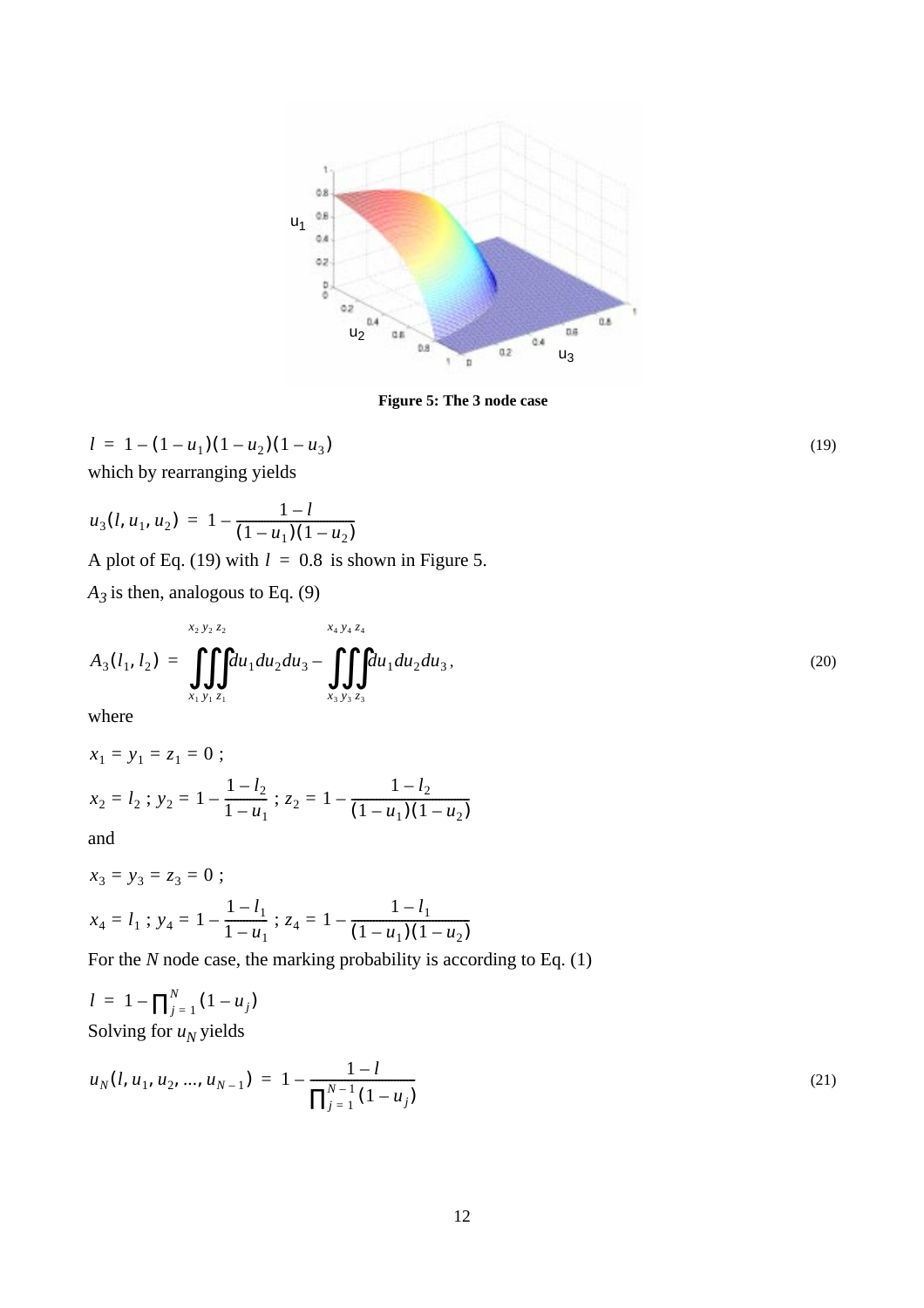

**Figure 6: Monte Carlo algorithm flow chart**

Following the pattern of Eq [\(20\),](#page-11-0) we find that calculating E[q \(3\)](#page-6-0) for the *N* node case requires to solve an integral in the form

$$
A_N(l) = \int_0^{g_1 g_2} \int_0^{g_N} \cdots \int_0^{g_N} du_1 du_2 \cdots du_N, \text{ where } g_i = 1 - \frac{1 - l}{\prod_{j=1}^i (1 - u_j)}
$$
(22)

To our knowledge this is analytically impossible. Arbitrary probability density functions certainly do not make it easier. Therefore, we continue with a heuristic in form of a Monte Carlo based algorithm, which has no problem of accommodating whatever kind of density function on the load states of internal nodes. The flow chart of our algorithm is shown in Figure 6.

At first, a vector of *N* random numbers is created. Each number represents the marking probability of a node. E.g., for the linear marking function without offset, each number is uniformly distributed between 0 and 1. Then *l*, i.e., the marking probability of a packet that takes a path with the loads accord-ing to the random vector, is calculated with Eq. [\(1\).](#page-6-0) If *l* is outside the interval  $[l_1, l_2]$  a new random vector is created. If the condition holds then it is checked whether at least one of the nodes is loaded beyond the desired threshold. In the variable *cond* the number of events in which the condition holds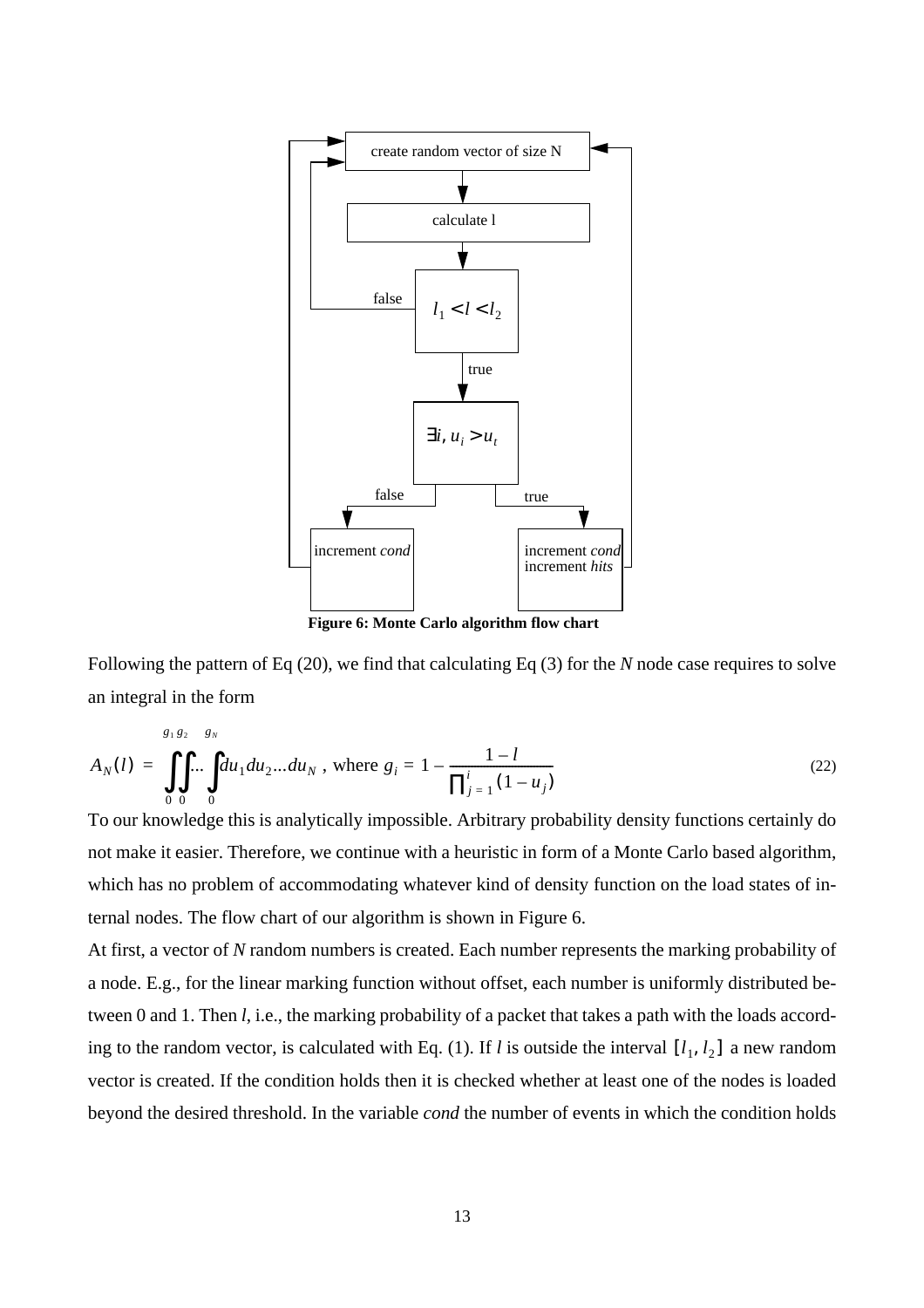<span id="page-13-0"></span>is counted, while the variable *hits* takes account of the number of events in which the threshold is exceeded.

Our Monte Carlo algorithm can be verified by comparing it to the analytical results of the two node case in section [3.](#page-6-0) The difference between the analytical and Monte Carlo result for the probability  $P(X)$  from Eq[. \(3\)](#page-6-0) was less 0.02 for various settings and repetitions where each experiment was run with  $5 \times 10^5$  iterations.

Of course this algorithm has a complexity which makes real-time calculations in load control gateways impossible. But they are not necessary, as it is possible to a priori compute a comprehensive look-up table. This look-up table has three dimensions: The number of nodes on the path, the interval of the measured path marking probability, as well as the desired bottleneck node load.

## **5 Numerical Examples**

In this section, we give results obtained with the Monte Carlo algorithm. As motivated before, we assume uniform distribution of load states throughout this section. Note that it is not necessary for the distribution of load states to be exactly uniform, but the actual distribution has to be such that it causes less conservative admission control decisions than the uniform distribution. First we use the linear marking function without offset. We considered the cases with 2 through 7 nodes and ran  $5 \times 10^5$  iterations each. This should cover the space of possibilities sufficiently, which is  $10<sup>9</sup>$  for 7 nodes and a discretization of 0.01. As it can be seen in the algorithm, only the number of iterations in which the condition holds, as well as the number of hits is statistically relevant. These numbers decline quickly as the number of nodes rises. E.g., when  $0.89 < l < 0.91$ , the condition holds 4094 times and out of those 2 times  $u_t > 0.85$ . Therefore, whether  $5 \times 10^5$  iterations are sufficient to obtain statistically sound results is subject to future work. Nevertheless the tendencies when tuning the parameters are clearly visible.

In Figures [7,](#page-14-0) [8](#page-14-0) and [9](#page-14-0)  $P(X)$  vs. the number of nodes is plotted. The threshold  $u_t$  is increased in steps of 0.5. The ranges of  $u_t$  and  $\begin{bmatrix} l_1, l_2 \end{bmatrix}$  are chosen according to the desired utilization network providers target.

Comparing these results with the original method from [[14\], w](#page-17-0)e find a significant improvement.

E.g., when the targeted path marking probability is 0.95 (Figure [9](#page-14-0)), the probability that the bottleneck is loaded 0.85 is less than 0.1. This means that, unlike in the original method, a considerable amount of additional traffic can be admitted safely.

In Figure [10,](#page-15-0) we show how  $P(X)$  behaves if *N* is held constant and  $u_t$  is varied.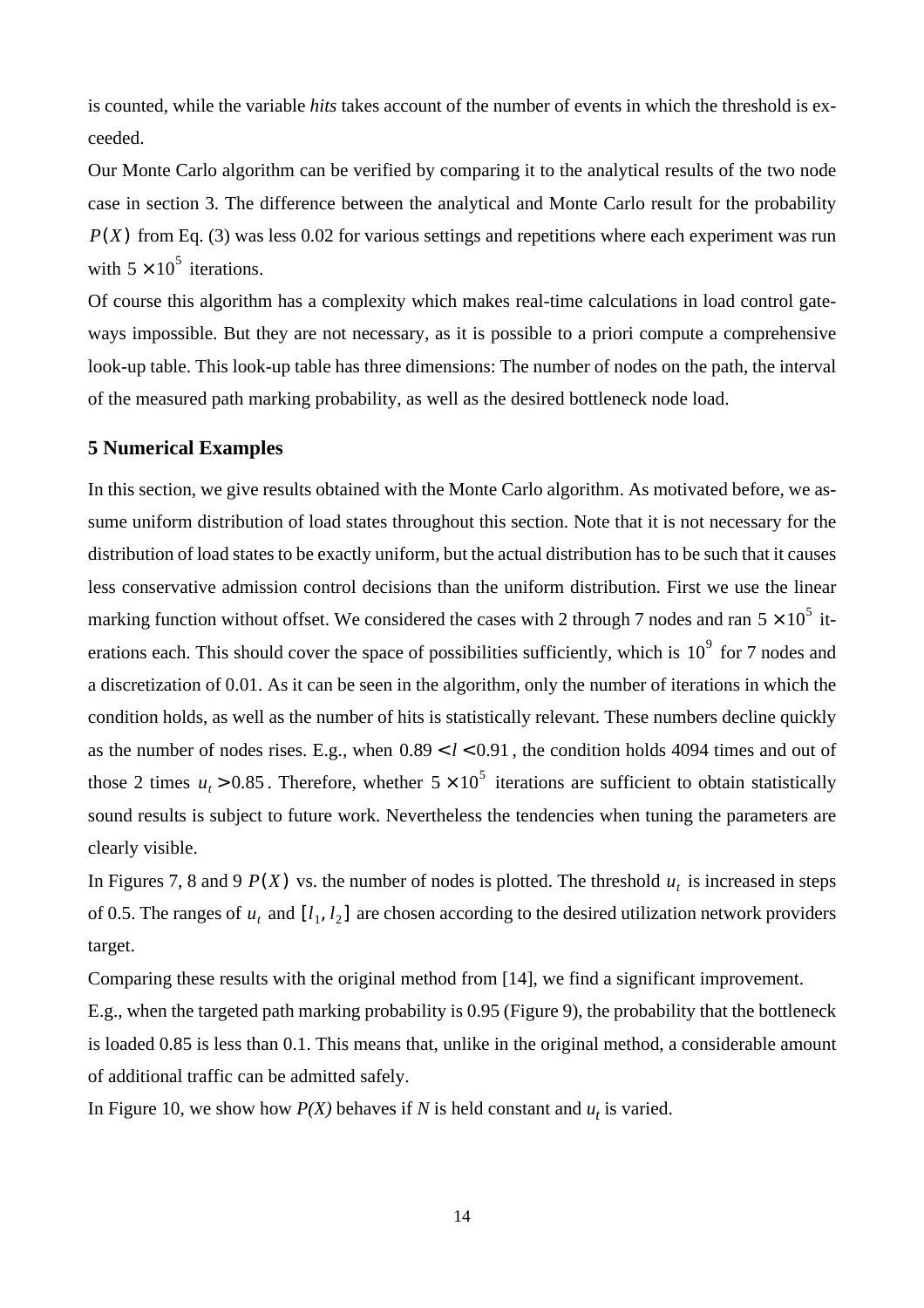<span id="page-14-0"></span>

**Figure 7: Bottleneck estimate -l approx. 0.8**



**Figure 8: Bottleneck estimate - l approx. 0.9**





Finally, we show in Figure [11 a](#page-15-0)n example with a different marking function. We use now

$$
u = \frac{e^{ks} - 1}{e^k - 1}.
$$
 (23)

Note that the loads of the nodes remain uniformly distributed.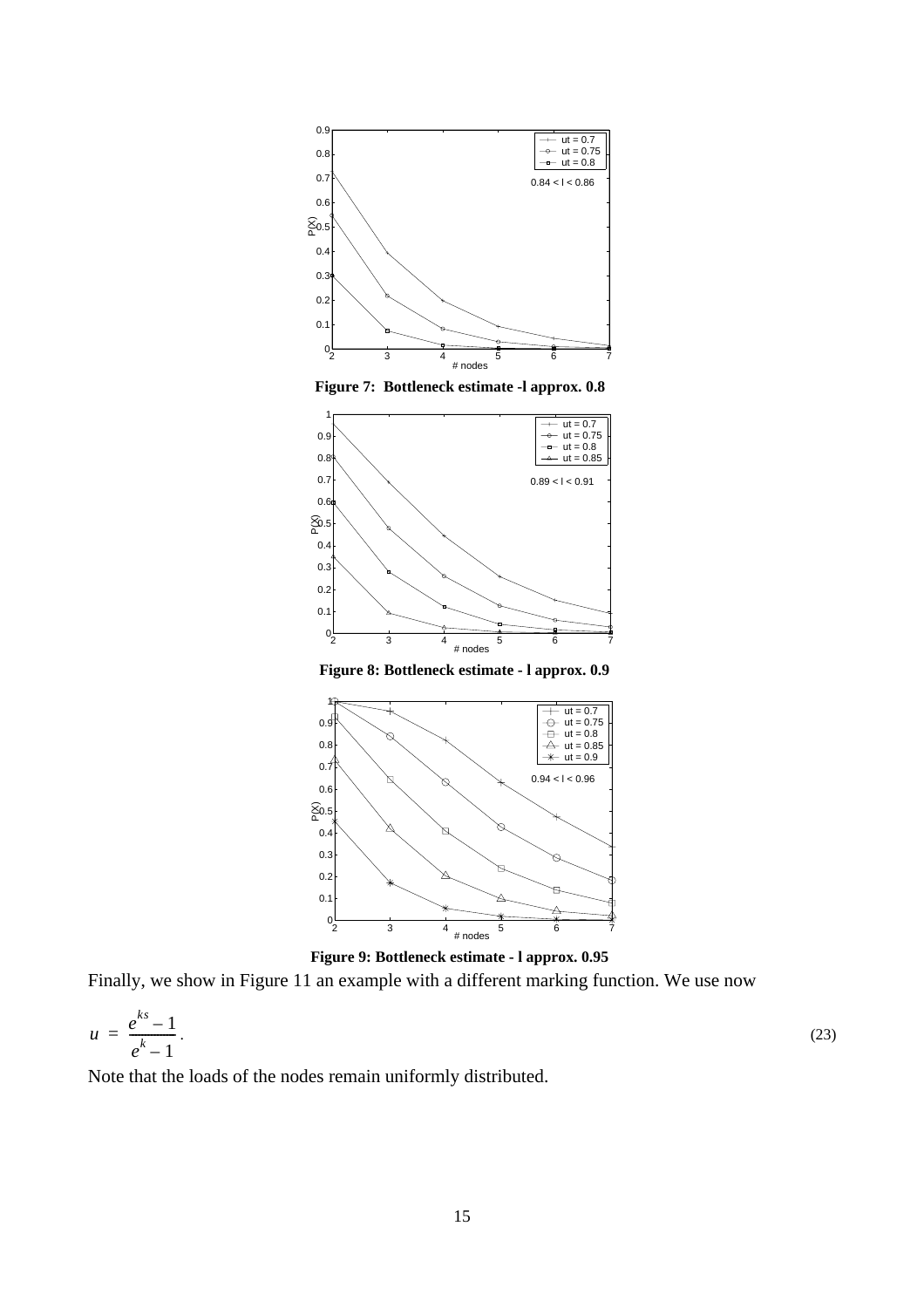<span id="page-15-0"></span>

**Figure 11: Bottleneck estimate - l approx. 0.975**

The constant *k* we arbitrary set to 5. Using such a marking function yields better results when the number of nodes increases and the intervals get closer to 1.

This implies that the appropriate marking function depends on the number nodes and the interval. This is subject to further research.

## **6 Conclusion**

We have devised a method to estimate the load of the bottleneck node in a domain guarded by load control gateways. Based on the knowledge of the path marking probability efficient admission control decisions for inelastic traffic streams can be achieved. We showed that the exact calculation is mathematically intractable and thus developed a Monte Carlo based algorithm to solve the problem. By numerical examples we have shown it to constitute a significant improvement of the original admission control method.

There are several pointers for future work. The assumption on the probability distribution of load states to be uniform, has to be further verified. This could be done experimentally. Of course, it may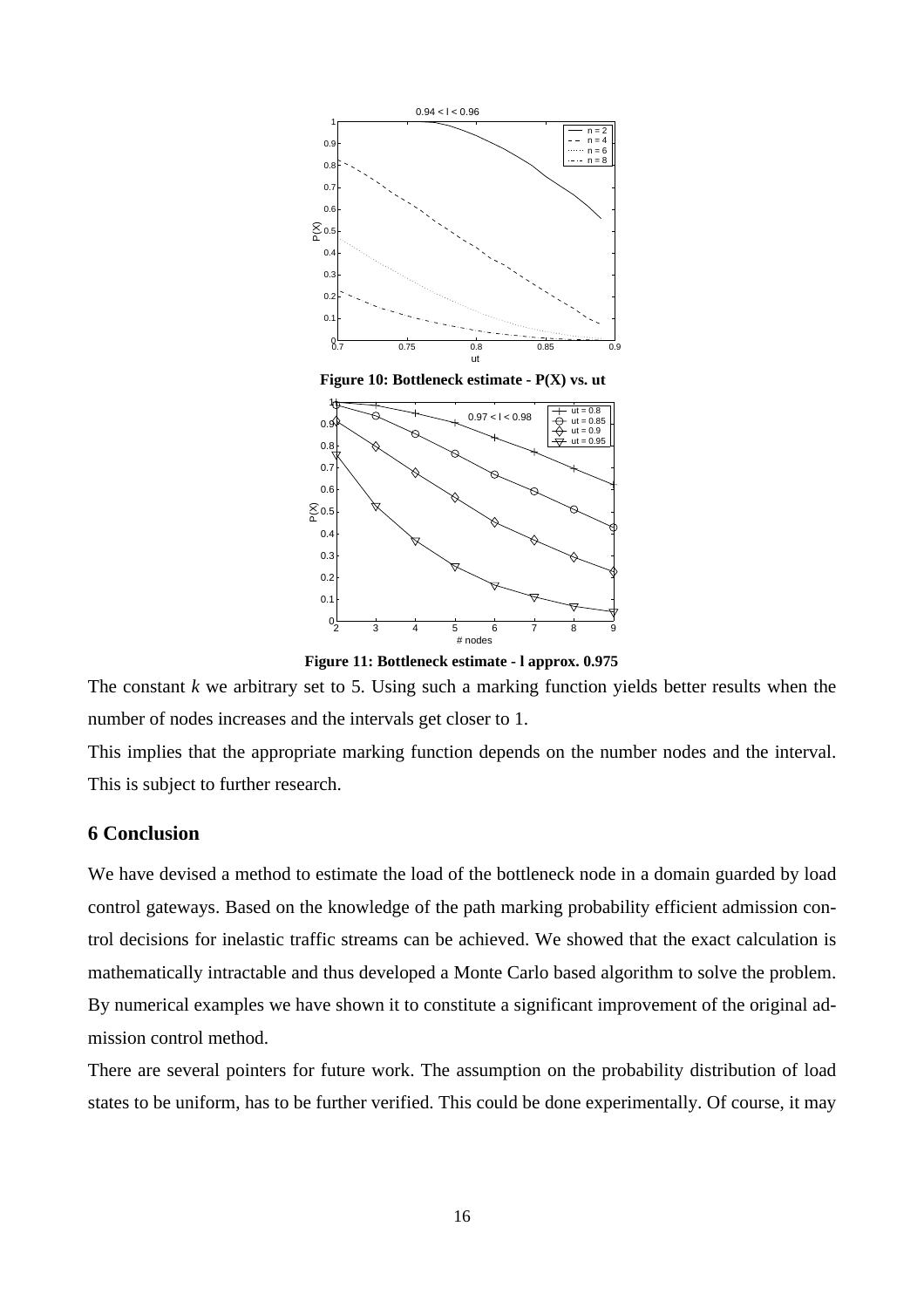<span id="page-16-0"></span>also be the case that such investigations yield other probability distribution functions. Furthermore, some statistical issues remain open, such as the appropriate size of the interval and the goodness of the Monte Carlo algorithm. Also marking functions are an interesting area of further research. An interesting observation is that the appropriate marking function seems to depend on the number of nodes and the interval.

To attempt to utilize the sequence of the marked packets, i.e., treat an 101010 sequence, where 0 and 1 denote an unmarked and marked packet, respectively, differently than a 111000 sequence, is a long shot. Last but not least, the performance of the method is to be verified in an actual implementation.

### **References**

- [1] M. Allman, V. Paxson, and W. R. Stevens. RFC 2581 TCP Congestion Control. Standards Track RFC, April 1999.
- [2] G. Bianchi, A. Capone, and C. Petrioli. Throughput Analysis of End-to-End Measurement-Based Admission Control in IP. In *Proceedings of the 19th Annual Joint Conference of the IEEE Computer and Communications Societies (INFOCOM'2000)*, pages 1461–1470. IEEE, March 2000.
- [3] L. Breslau, S. Jamin, and S. Shenker. Comments on the Performance of Measurement-Based Admission Control Algorithms. In Proceedings of the 19th Annual Joint Conference of the IEEE Computer and Communications Societies (INFOCOM'2000), pages 1233–1242. IEEE, March 2000.
- [4] L. Breslau, E. Knightly, S. Shenker, I. Stoica, and H. Zhang. Endpoint Admission Control: Architectural Issues and Performance. *ACM Computer Communication Review*, 30(4):57–69, October 2000. Proceedings of SIGCOMM'2000 Conference.
- [5] S. Crosby, I. Leslie, B. McGurk, J. Lewis, R. Russel, and F. Toomey. Statistical Properties of a Near-Optimal CAC Algorithm. In Proceedings IEEE ATM'97, pages 103–112. IEEE, June 1997.
- [6] V. Elek, G. Karlsson, and R. Rönngren. Admission Control Based on End-to-End Measurements. In *Proceedings of the 19th Annual Joint Conference of the IEEE Computer and Communications Societies (INFOCOM'2000)*, pages 623–630. IEEE, March 2000.
- [7] S. Floyd and V. Jacobson. Random Early Detection Gateways for Congestion Avoidance. IEEE/ ACM Transactions on Networking, 1(4):397–413, August 1993.
- [8] R. Gibbens, F. Kelly, and P. Key. A Decision-Theoretic Approach to Call Admission Control in ATM Networks. IEEE Journal on Selected Areas in Communications, 13:1102–1114, 1995.
- [9] R. Gibbens and F. Kelly. Distributed Connection Acceptance Control for a Connectionless Network. In *Proceedings of 16th International Teletraffic Congress - ITC 16, Edinburgh, Scotland*, 1999.
- [10] R. Gibbens and F. Kelly. Measurement-based Connection Admission Control. In *Proceedings of the 15th International Teletraffic Congress* - ITC 15, Washington, DC, USA, pages 879–888, 1997.